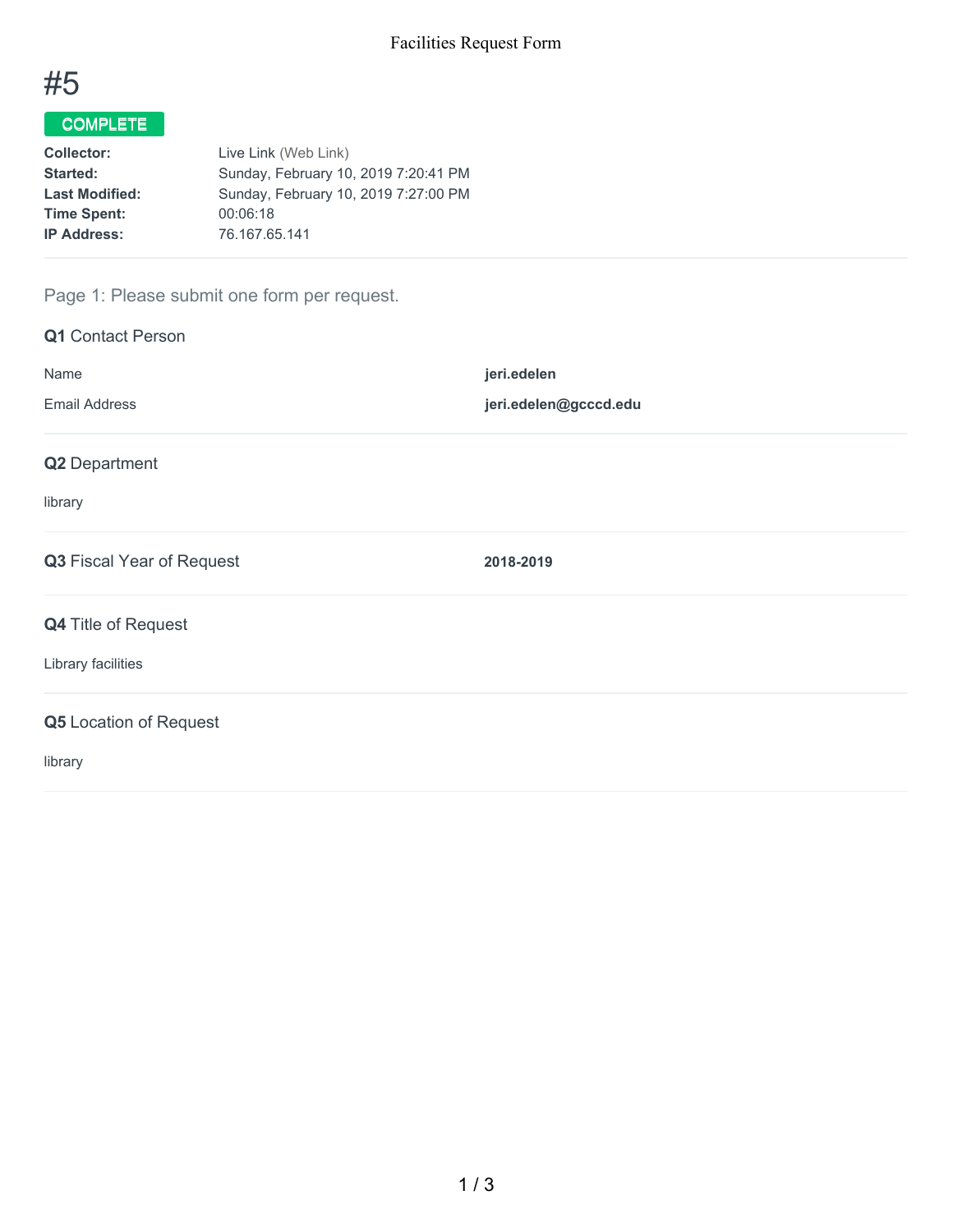#### Facilities Request Form

**Q6** DescriptionPlease provide a brief description of the space or items being requested.

#### Location Requested Repair or Modification

1)Library – C Building The one and only elevator in the library is old. When it needs repairs, OTIS, the elevator company, says the parts are difficult to find which take weeks for them to arrive. An entire new elevator is needed. It is important to note that the main collection, computers, and group study rooms are all located on the second floor. The elevator is the only way for students, faculty and other patrons with disabilities to access these resources.

2)Library – C Building Reseal the outside windows of the two group study rooms that face the grand lawn. This will require a lift. On rainy days we find water on the indoor ledge of the windows.

3)Library – C Building Install keycard access on door between C-122 and the back area that houses several staff offices (C-127, C-122, etc.). We have had issues where students learn they can go out this side door and avoid the security gate, which means a loss of often expensive resources. Note – the door has been adjusted but it is still difficult to lock and unlock and is difficult to use. Also, even if we lock it, it can still be opened with a push.

4)Library – C Building Replace the lighting on the second floor of the library with LED lighting. There are currently 8 lights that are out in the ceiling on the second floor of the library—2 over the OPACs, 3 over the stairwell and 3 in the stacks/seating area. (The lights are in the round receptacles, NOT the rectangle fluorescent lights). Maintenance usually waits until there are a good amount of these lights out to make it worth their while to bring in the hydraulic lift to replace them, especially the ones over stairwell since they have to build a scaffold to reach the lights in those receptacles. Having LED lights would hopefully mean they would last longer and need to be replaced less often.

5)Library – C Building Address temperature control issues in the library. For instance, can you rebalance the A/C? Can a thermostat be installed in the Circulation area so that space can be better controlled?

Library C-219 C-219 - The Library Living Room: Study area for students. This space used to house computers but after the flood the computers were too old to put back in the room. We would like to turn this into a "wireless / mobile device" space where students can bring their laptops, cell phones, etc. and plug in to study. We would like the electrical polls removed from the center of the room.

6)Library C-210 and C-223 We would like the old blinds removed and have them replaced with shades similar to what is in C-145.

**Q7** Please provide the justification for the request, discussing the following: How will the request (and associated program review goal) support the College's mission and strategic priorities? Does the request address any health, safety, or security issues? Ir so, please describe them. What do program or service area data indicate with regard to growth in increased demand for services? How will the request advance the continuous quality improvement of the department or work area?

Library building needs repairs

**Q8** What is the estimated one-time cost of the request?

0

Page 2

**Q9** Contact Person **Respondent** skipped this question